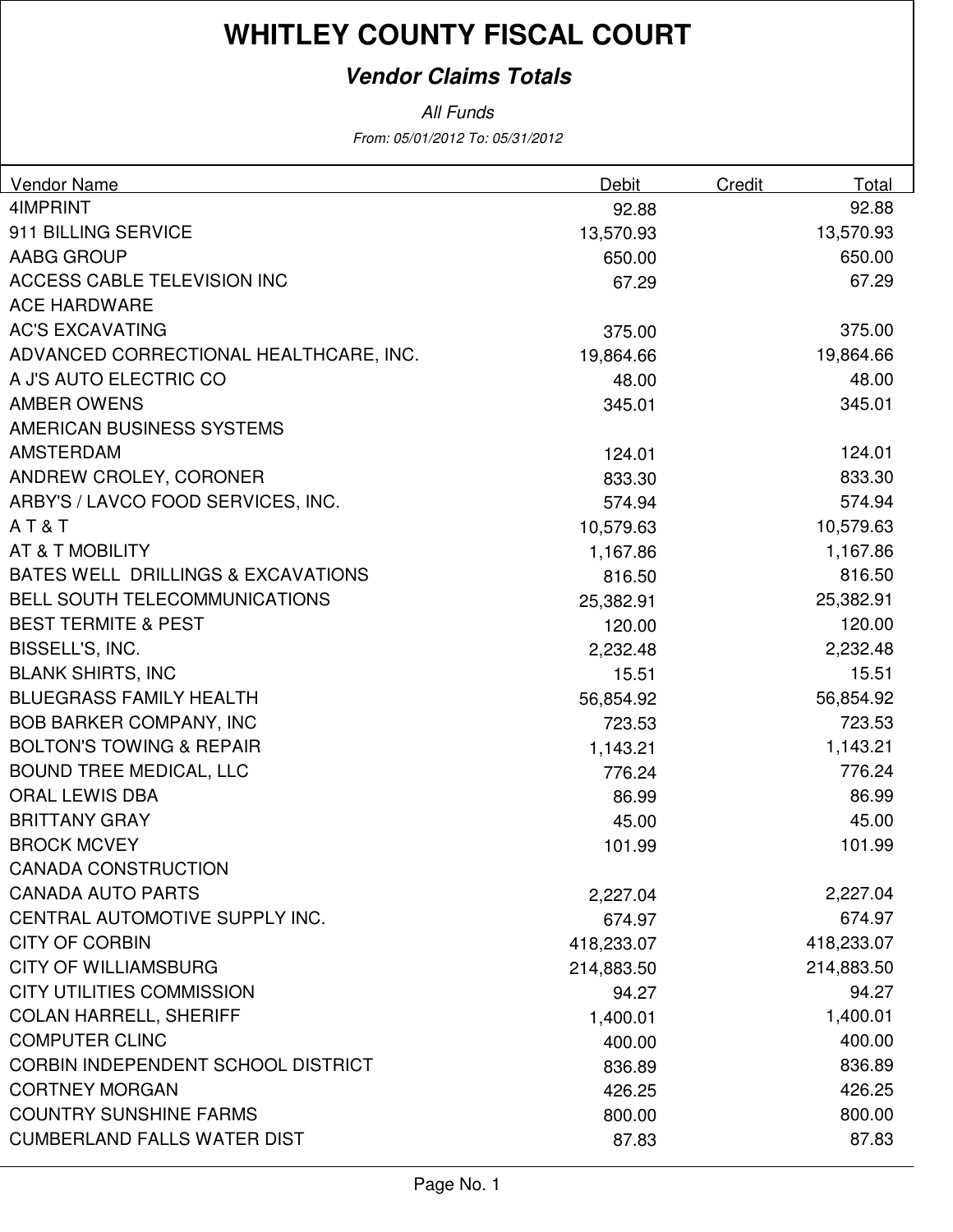### **Vendor Claims Totals**

All Funds

From: 05/01/2012 To: 05/31/2012

| Vendor Name                           | Debit     | Credit | Total     |
|---------------------------------------|-----------|--------|-----------|
| CUMBERLAND VALLEY ELECTRIC, INC.      | 905.46    |        | 905.46    |
| <b>DELTA DENTAL</b>                   | 1,844.37  |        | 1,844.37  |
| DELTA NATURAL GAS CO., INC.           | 2,637.11  |        | 2,637.11  |
| <b>DISH NETWORK</b>                   | 175.08    |        | 175.08    |
| <b>FAMILY DOLLAR STORE</b>            | 904.76    |        | 904.76    |
| <b>DOMINO'S PIZZA</b>                 | 590.88    |        | 590.88    |
| <b>ELLIS SANITATION</b>               |           |        |           |
| ELLISON'S SANITARY SUPPLY CO., INC.   | 9,032.57  |        | 9,032.57  |
| ELMO GREER & SONS, INC.               | 84,078.35 |        | 84,078.35 |
| EMCON HOME GUARD, INC.                | 4,470.00  |        | 4,470.00  |
| <b>EZ COUNTRY</b>                     | 425.00    |        | 425.00    |
| <b>FAHE CONSULTING</b>                | 3,000.00  |        | 3,000.00  |
| <b>FALLS FORD</b>                     | 20.00     |        | 20.00     |
| <b>FAULKNER AND TAYLOR</b>            | 19.55     |        | 19.55     |
| <b>FLEETONE</b>                       | 17,578.01 |        | 17,578.01 |
| G & K SERVICES, INC                   | 952.93    |        | 952.93    |
| G & C SUPPLY CO. INC.                 | 608.33    |        | 608.33    |
| G & E DRIVE-IN                        | 108.15    |        | 108.15    |
| <b>HARDEE'S</b>                       | 130.00    |        | 130.00    |
| HARP ENTERPRISES, INC.                | 7,107.27  |        | 7,107.27  |
| HINKLE CONTRACTING CORPORATION        | 10,699.79 |        | 10,699.79 |
| HINKLE PRINTING, INC.                 | 1,061.90  |        | 1,061.90  |
| <b>HOLSTON GASES</b>                  | 2,929.14  |        | 2,929.14  |
| <b>HUDSON MATERIALS</b>               | 1,940.92  |        | 1,940.92  |
| <b>HOMETOWN IGA #57</b>               | 827.96    |        | 827.96    |
| <b>INTERACT PUBLIC SAFETY SYSTEMS</b> | 14,345.00 |        | 14,345.00 |
| <b>JESSICA TAYLOR</b>                 | 95.70     |        | 95.70     |
| <b>JUDY BRIMM</b>                     | 139.08    |        | 139.08    |
| K A C O ALL LINES FUND                |           |        |           |
| KACO UNEMPLOYMENT INS. FUND           | 65,688.84 |        | 65,688.84 |
| <b>KAREN BENNETT</b>                  | 41.25     |        | 41.25     |
| KAY SCHWARTZ, COUNTY CLERK            | 6,040.35  |        | 6,040.35  |
| <b>KCJEA</b>                          | 2,134.00  |        | 2,134.00  |
| <b>KELLWELL FOOD MANAGEMENT</b>       | 23,625.72 |        | 23,625.72 |
| <b>KU</b>                             | 11,677.17 |        | 11,677.17 |
| <b>KFC</b>                            | 430.21    |        | 430.21    |
| KNOX COUNTY UTILITIES COMMISSION      | 15.87     |        | 15.87     |
| KNOX-WHITLEY HUMANE ASSOCIATION, INC, | 7,500.00  |        | 7,500.00  |
| <b>KY OUTDOORSMAN</b>                 | 199.99    |        | 199.99    |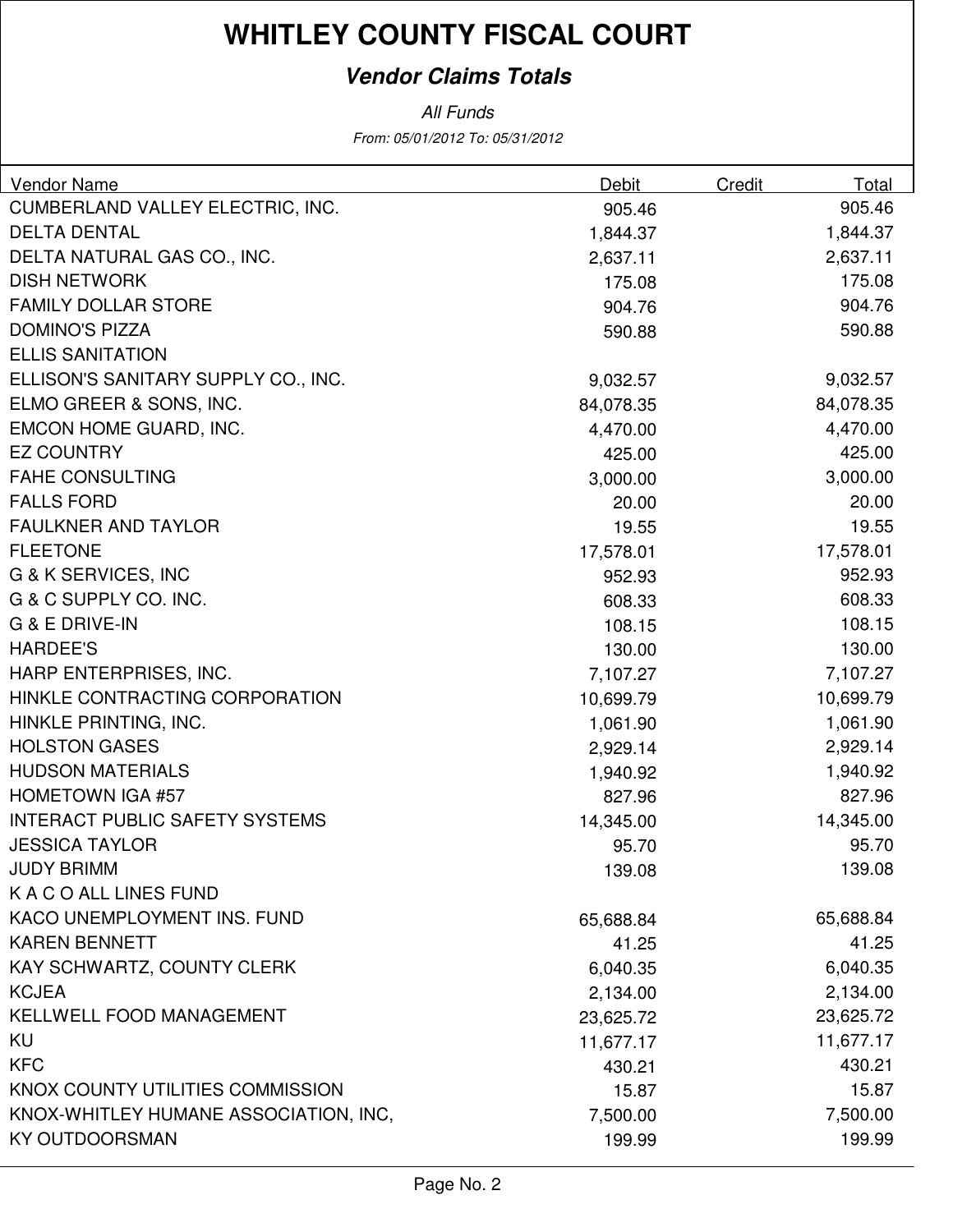### **Vendor Claims Totals**

All Funds

From: 05/01/2012 To: 05/31/2012

| <b>Vendor Name</b>                   | Debit     | Credit | Total     |
|--------------------------------------|-----------|--------|-----------|
| <b>KENTUCKY STATE TREASURER</b>      | 3,794.70  |        | 3,794.70  |
| LAKE CUMBERLAND STATE RESORT PARK    | 270.91    |        | 270.91    |
| LEIIMAC CONTRACTING LLC              | 217.00    |        | 217.00    |
| LIDA J. POWERS                       | 600.00    |        | 600.00    |
| <b>LIGHTSQUARED LP</b>               | 78.99     |        | 78.99     |
| LITCHFIELD CELLULAR                  | 512.48    |        | 512.48    |
| LITTLE CAESARS ENTERPRISES, INC.     | 119.63    |        | 119.63    |
| <b>LONDON RADIO SERVICE</b>          | 108.80    |        | 108.80    |
| <b>LYTTLE'S TELEPHONE</b>            | 60.00     |        | 60.00     |
| <b>MASON GENERAL SECURITY</b>        | 485.00    |        | 485.00    |
| <b>MED TECH MEDICAL SERVICES LLC</b> | 1,555.50  |        | 1,555.50  |
| <b>FISCALSOFT CORPORATION</b>        | 16,640.00 |        | 16,640.00 |
| <b>MORGAN TRUCK PARTS</b>            | 258.56    |        | 258.56    |
| <b>NEWS JOURNAL</b>                  | 533.32    |        | 533.32    |
| NORTHERN SAFETY CO                   | 166.15    |        | 166.15    |
| <b>NORVEX SUPPLY</b>                 | 2,500.27  |        | 2,500.27  |
| <b>OWENS AUTO PARTS</b>              | 3,312.47  |        | 3,312.47  |
| <b>PATTERSON CREEK VFD</b>           | 400.00    |        | 400.00    |
| PHIL BRENNENSTUHL                    | 289.29    |        | 289.29    |
| POFF CARTING SERVICE                 | 7,430.16  |        | 7,430.16  |
| POWERTEL/KENTUCKY, INC.              | 299.57    |        | 299.57    |
| PREFERRED LAB SERVICE                | 1,350.00  |        | 1,350.00  |
| PREWITT FARM SUPPLY                  | 459.99    |        | 459.99    |
| PROGRESSIVE BUSINESS PUBLICATIONS    | 195.50    |        | 195.50    |
| <b>QUALITY CARE AUTO SERVICE</b>     | 4,680.11  |        | 4,680.11  |
| <b>QUILL CORPORATION</b>             | 1,925.23  |        | 1,925.23  |
| <b>RADIO SHACK</b>                   | 39.99     |        | 39.99     |
| R. C. MILLER OIL CO                  | 6,992.84  |        | 6,992.84  |
| <b>RITE-WAY SERVICES</b>             | 3,550.90  |        | 3,550.90  |
| <b>ROGER WELLS</b>                   | 359.15    |        | 359.15    |
| <b>WHITLEY COUNTY PVA</b>            | 12,600.00 |        | 12,600.00 |
| <b>SMITH'S AUTO SERVICE</b>          | 1,034.73  |        | 1,034.73  |
| SOUTHEASTERN EMERGENCY EQUIP.        | 1,173.60  |        | 1,173.60  |
| <b>WHITLEY COUNTY SOIL</b>           | 449.95    |        | 449.95    |
| SOUTHEASTERN KY MAINTENANCE          | 75.00     |        | 75.00     |
| SPECIALTY INFORMATION SOLUTIONS      | 296.10    |        | 296.10    |
| STERICYCLE, INC.                     | 731.81    |        | 731.81    |
| <b>SUBWAY</b>                        | 345.55    |        | 345.55    |
| <b>TEKS WORK</b>                     | 1,500.00  |        | 1,500.00  |